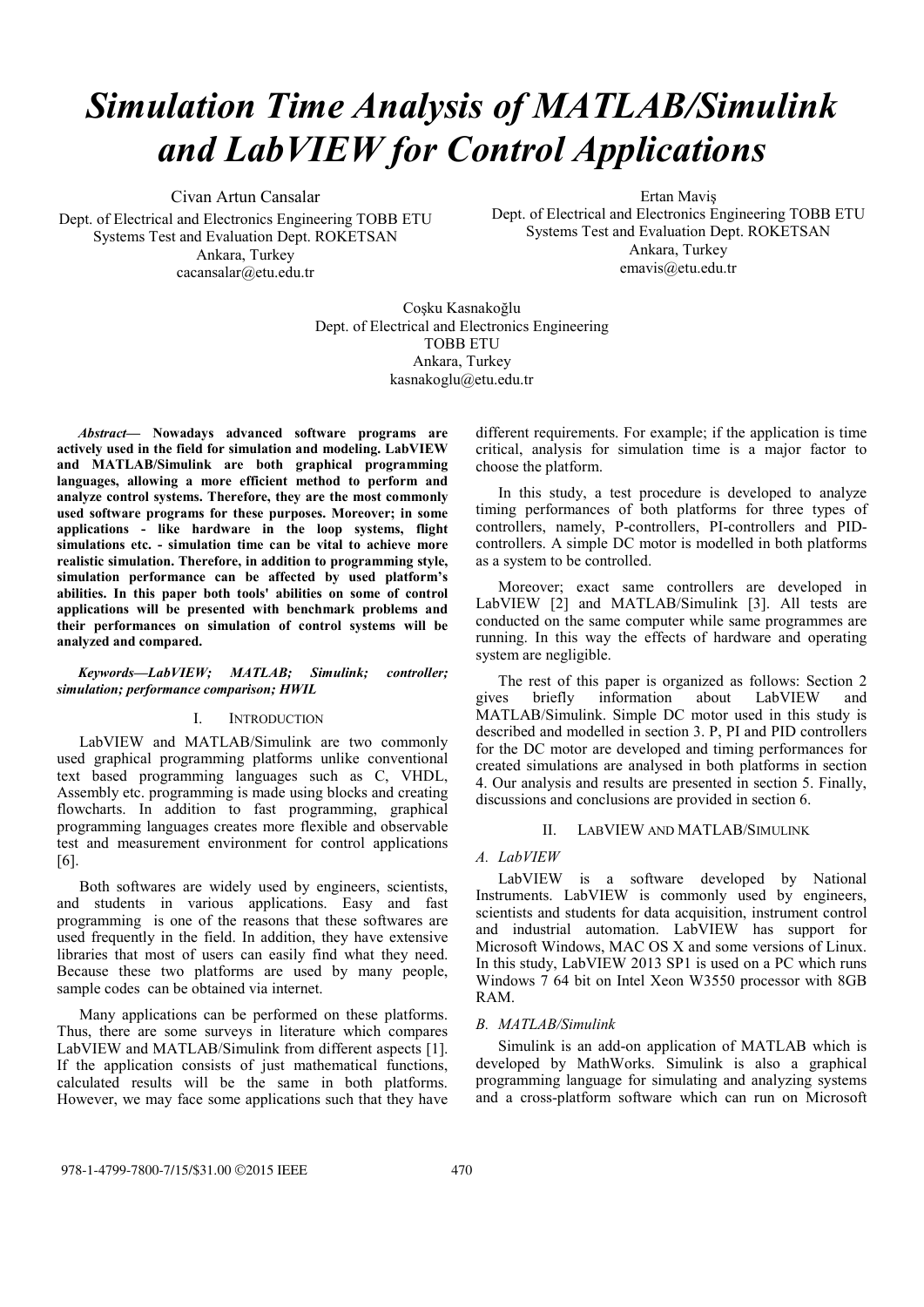Windows, MAC OS X, and some versions of Linux. In order to avoid effects of hardware and effects of operating system, Simulink 7.3 and MATLAB R2009s is used on the exact same PC with LabVIEW which runsWindows 7 64 bit on Intel Xeon W3550 processor with 8GB RAM.

#### **III.** DC-MOTOR MODEL

Generally, DC motor models are used in control design examples because of their simplicity and controllability. In order to make our benchmarks more understandable and independent of complexity of the system, DC motor model [4] is used as the main system which controllers are designed for [5]. DC Motor whose transfer function is used for controller models in LabVIEW and MATLAB/Simulink is shown in Fig 1. After arranging formulas related with DC Motor model, state space of the DC Motor system is calculated as (1) and parameters used in the model are shown in Table 1.

$$
\begin{bmatrix} \dot{i} \\ \dot{w} \end{bmatrix} = \begin{bmatrix} -\frac{R}{L} & -\frac{K_b}{L} \\ \frac{K_m}{J} & -\frac{K_f}{J} \end{bmatrix} \begin{bmatrix} i(t) \\ w(t) \end{bmatrix} + \begin{bmatrix} \frac{1}{L} \\ 0 \end{bmatrix} V_a(t)
$$
  

$$
y(t) = \begin{bmatrix} 0 & 1 \end{bmatrix} \begin{bmatrix} i(t) \\ w(t) \end{bmatrix} + \begin{bmatrix} 0 \end{bmatrix} V_a(t)
$$
 (1)

Transfer function can be found as in (2) by using parameters in Table 1 and space equations given in (1).

$$
TF = \frac{10}{s^2 + 14s + 41} \tag{2}
$$

#### $IV$ **CONTROLLER DESIGNS AND COMPUTATION TIMES**

In this section, first of all, P, PI, PID controllers are designed in both platforms. "Control Design and Simulation Module" of LabVIEW and "Control System Toolbox" of MATLAB/Simulink are used. Then, after choosing suitable parameters, simulation results and average simulation times are gathered.

In LabVIEW, all simulations are repeated 1000 times using a for loop. In addition to the for loop; stacked sequence and tick count blocks are used to get simulation time for every loop and mean block is used to calculate average of simulation times. In MATLAB/Simulink, simulation time is calculated by defining tic for "StartFen" and "simulation time= toc" for "StopFen". Then; Simulink model is called in a MATLAB script for 1000 times and average of simulation times is calculated using mean function. Measurement methods for both platforms are represented in Fig 2.

| TABLE I. | DC MOTOR PARAMETERS |
|----------|---------------------|
|          |                     |

| Resistance               | $R = 2.0$ ohm                |
|--------------------------|------------------------------|
| Inductance               | $L = 0.5$ H                  |
| <b>Armature Constant</b> | $K_m = 0.1 Nm/A$             |
| <b>EMF</b> Constant      | $K_h = 0.1$ V/rad/s          |
| <b>Friction Constant</b> | $K_f = 0.2$ Nms              |
| Rotor Inertia            | $J = 0.02$ kg.m <sup>2</sup> |



Fig. 2. Measurement Method of Simulation Time for LabVIEW and Simulink

#### A. P-controller

P-controller is a type of a linear control system. In Pcontrollers, controller output is proportional to error signal and its transfer function is  $K_p$ . For the benchmark application,  $K_p = 15$  is chosen.

In both MATLAB/Simulink and LabVIEW, P-controller is designed for DC motor model as shown in Fig 3. Fixed step size "ode4 Runge-Kutta" solver is chosen and all other simulation parameters are set the same values for both platforms. Simulation results can be seen in Fig 4.

System is simulated 1000 times for several step sizes and each of two different simulation times (2s and 60s). Averages of simulation times for both platforms are shown in Table 2.



Fig. 3. P Controller Design of LabVIEW and Simulink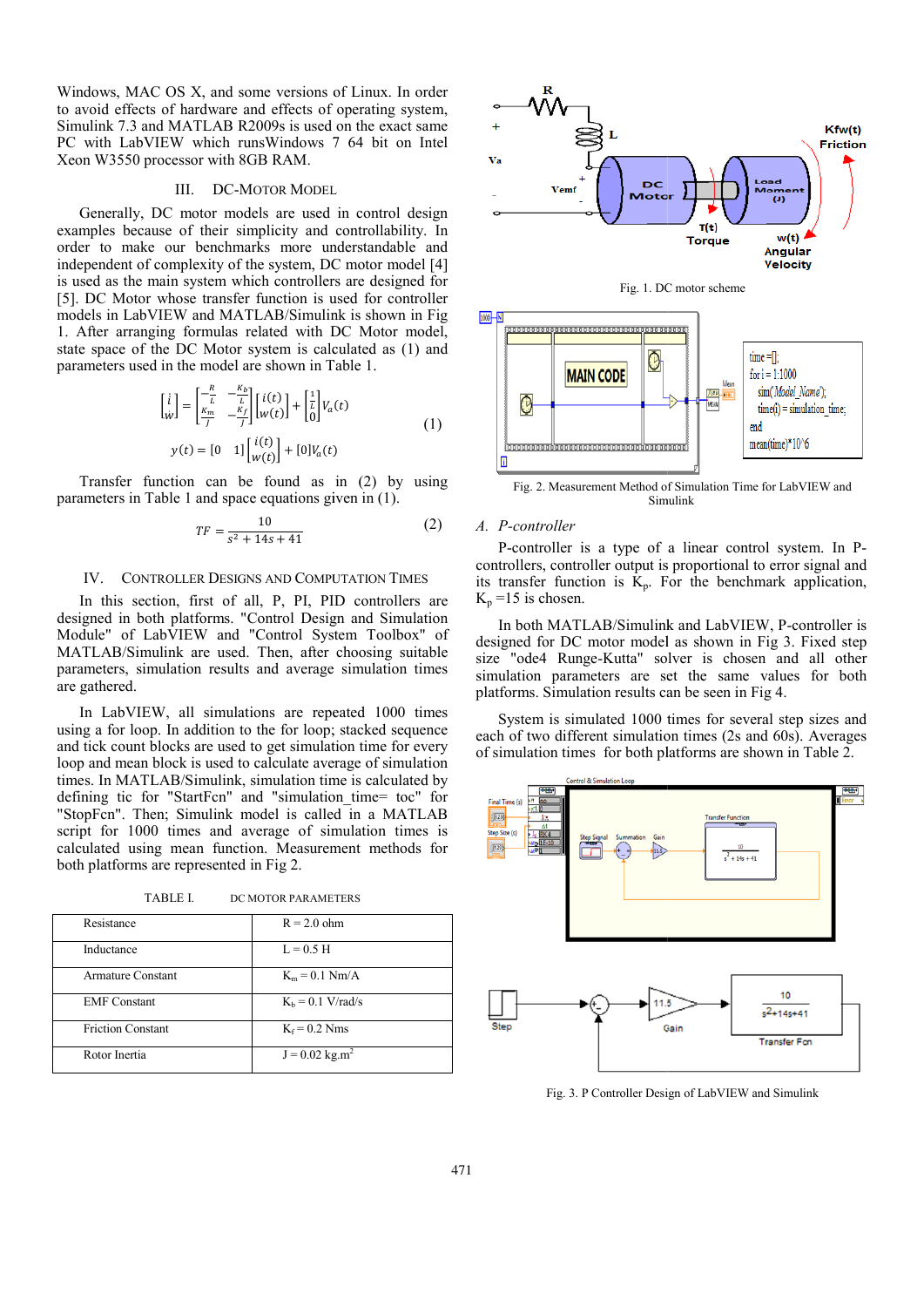

Fig. 4. Simulations Results of LabVIEW and MATLAB/Simulink

| <b>Sim</b><br>Time<br>(s) | <b>Step</b><br><b>Size</b><br>(s) | Amount<br>of loops | <b>MATLAB/Simulink</b><br>( $\mu$ s avg. of 1000<br>simulations) | <b>LabVIEW</b><br>( $\mu s$ avg. of 1000<br>simulations) |
|---------------------------|-----------------------------------|--------------------|------------------------------------------------------------------|----------------------------------------------------------|
| 2                         | 0.001                             | 2000               | 3940                                                             | 11600                                                    |
| $\overline{c}$            | 0.01                              | 200                | 932                                                              | 1206                                                     |
| $\overline{2}$            | 0.1                               | 20                 | 419                                                              | 160                                                      |
| 60                        | 0.001                             | 60000              | 91262                                                            | 344453                                                   |
| 60                        | 0.01                              | 6000               | 9781                                                             | 34777                                                    |
| 60                        | 0.1                               | 600                | 1561                                                             | 3616                                                     |

TABLE II. BENCHMARK RESULTS OF THE SYSTEM WITH P-CONTROLLER

## *B. PI-controller*

PI-controller is a special type of PID-controller. In PIcontrollers, derivative of error signal is not used therefore calculations of PI-controller aregenerally easier than PID controller. Transfer function of a PI controller is  $K_p+K_i/s$ . For the benchmark application,  $K_p=11.5$  and  $K_i=37$  are chosen.

System is simulated using both platforms, MATLAB/Simulink and LabVIEW. Models and results can be seen in Fig 5 and Fig 6.

System is again simulated 1000 times for several different step sizes and for each of two different simulation times. Averages of computation times for both platforms are shown in Table 3.



Fig. 5. PI Controller Design of LabVIEW and MATLAB/Simulink



Fig. 6. Simulations Results of LabVIEW and MATLAB/Simulink

TABLE III. BENCHMARK RESULTS OF THE SYSTEM WITH PI-CONTROLLER

| <b>Sim</b><br><b>Time</b><br>(s) | <b>Step</b><br><b>Size</b><br>(s) | Amount<br>of loops | <b>MATLAB/Simulink</b><br>( $\mu s$ avg. of $1000$<br>simulations) | <b>LabVIEW</b><br>( $\mu s$ avg. of $1000$<br>simulations) |
|----------------------------------|-----------------------------------|--------------------|--------------------------------------------------------------------|------------------------------------------------------------|
| $\overline{c}$                   | 0.001                             | 2000               | 5011                                                               | 33303                                                      |
| $\overline{c}$                   | 0.01                              | 200                | 1106                                                               | 3322                                                       |
| $\overline{c}$                   | 0 <sub>1</sub>                    | 20                 | 694                                                                | 379                                                        |
| 60                               | 0.001                             | 60000              | 119900                                                             | 984330                                                     |
| 60                               | 0.01                              | 6000               | 12849                                                              | 99261                                                      |
| 60                               | 0.1                               | 600                | 1859                                                               | 9895                                                       |

## *C. PID-controller*

PID-controller is a feedback mechanism generally used in industrial applications. Three different terms are involved in PID-controller, namely, proportional, integral and derivative. Transfer function of a PID-controller is  $K_p + K_i / s + K_d$  s. For the benchmark application,  $K_p = 11.5$ ,  $K_i = 37$  and  $K_d = 0.05$ are chosen.

In the same way, system is simulated 1000 times for several step sizes and for each of two different simulation times using both platforms, MATLAB/Simulink and LabVIEW. Models and results can be seen in Fig 7 and Fig 8. Averages of computation times for both platforms are shown in Table 4.



Fig. 7. PID Controller Design of LabVIEW and MATLAB/Simulink